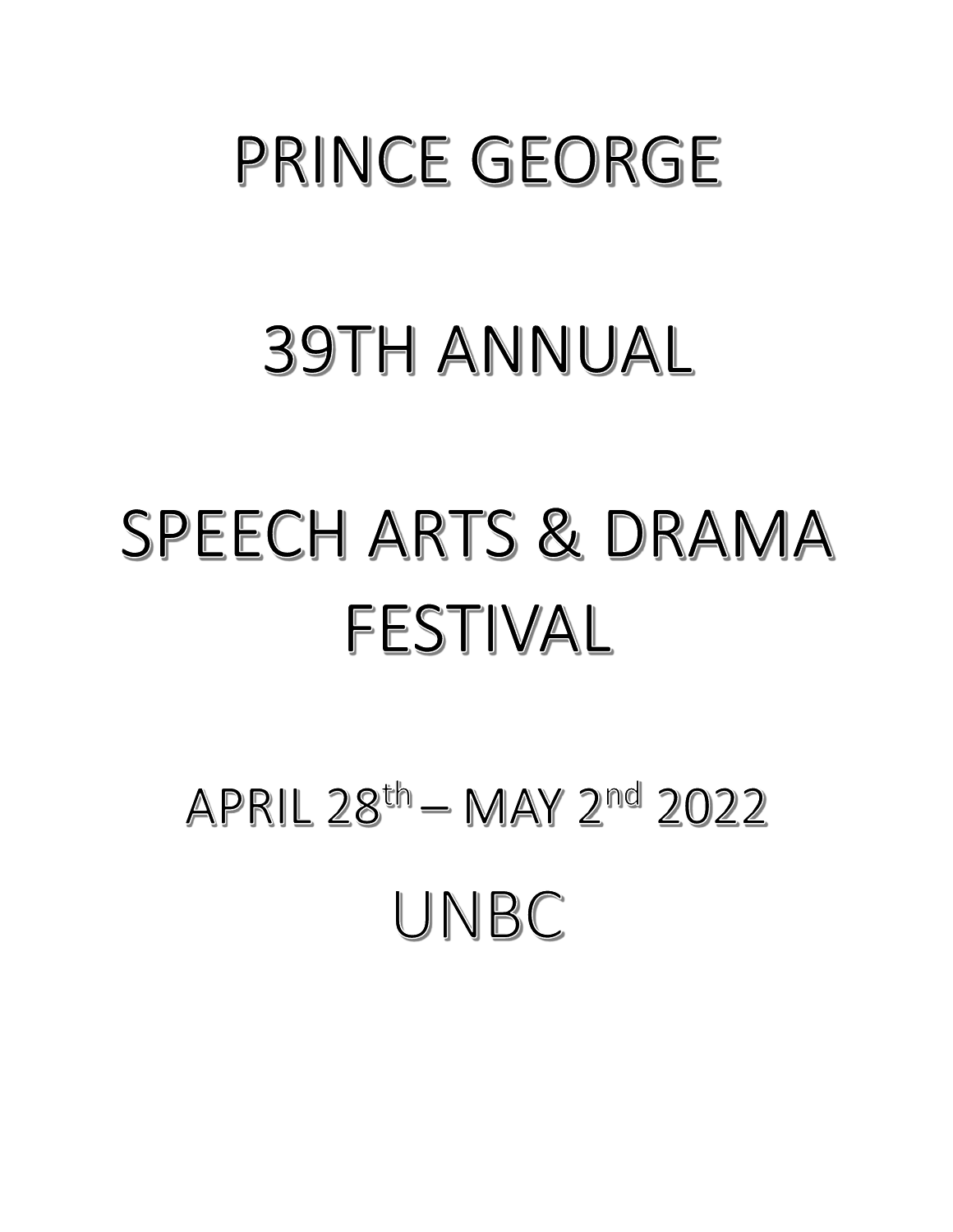## **Welcome Students, Families and Friends of Speech Arts!**

We are glad you have come!

This festival is a celebration of the power of speech, arts, and drama which have helped us survive these last two difficult pandemic years. When we watched movies, listened to audible books or podcasts, we were enjoying the work of those who have put thoughts into words, words to paper, or fingers to keyboard. The festival is our contribution to encouraging our young people to tell the stories in the library of human experience.

Thank you for your support.

#### **Festival Board:**

President Mike McGuire **Vice President Trudy Klassen** 

Secretary Julia Clemson Treasurer Aimee Cassie

Director Jana Peters

[PG.speech.arts.drama@gmail.com](mailto:PG.speech.arts.drama@gmail.com)

Thank You

To the many hands, heads and hearts that helped produce this festival.

# Special thanks to our venue sponsor UNBC

# Special thanks to Canadian Royal Purple Lodge #48 for their generous donation

If you would like to donate to our non-profit society please click on the link [Donate](https://www.canadahelps.org/en/charities/prince-george-speech-arts-and-drama-festival-society/) Or go to our website<http://www.princegeorgefestival.com/> and find the Donate button on the home page. All donations are tax-deductible.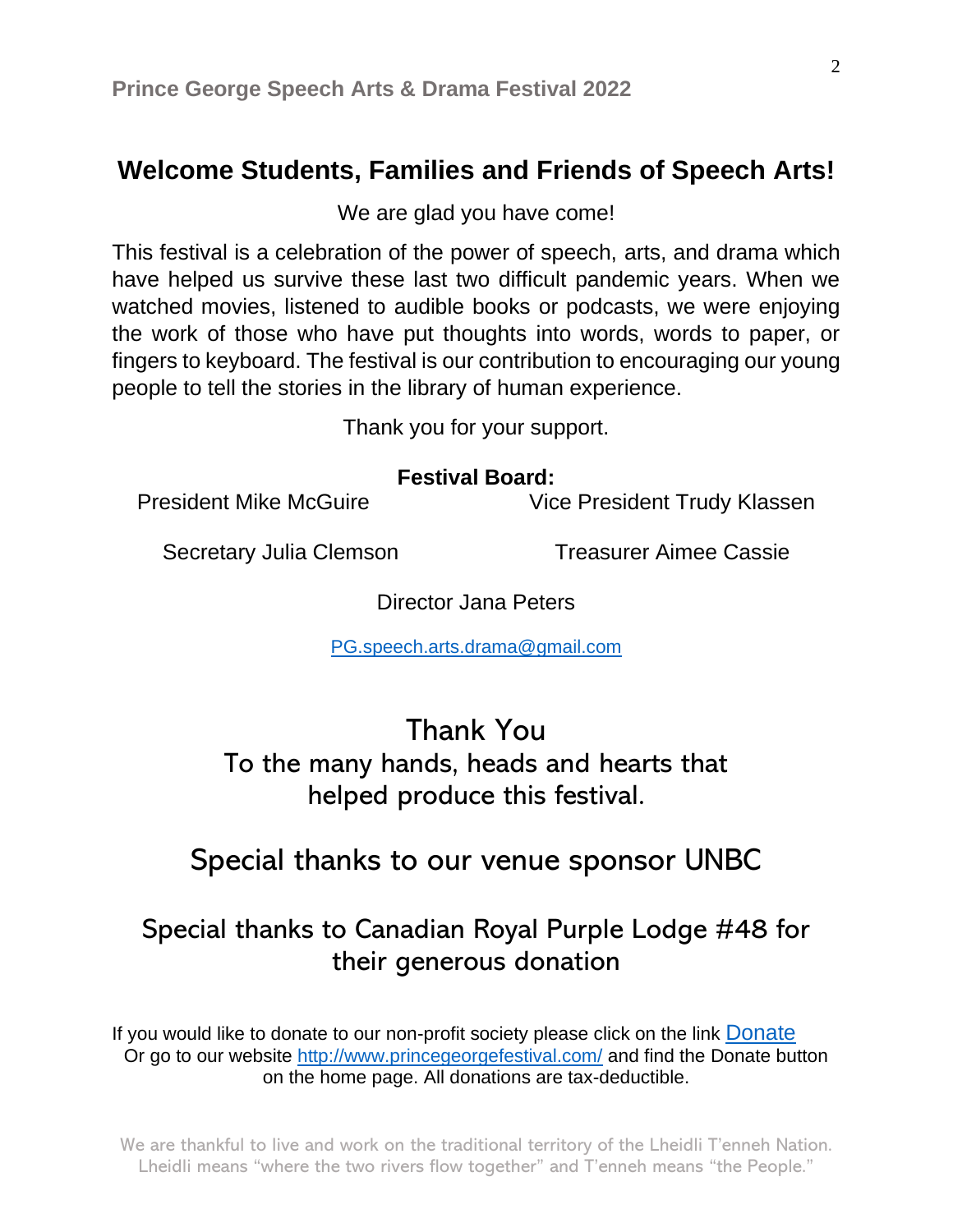### **Adjudicator**



#### **Catherine Hansen**

Catherine Hansen is a long-time Prince George resident, entertainer and broadcaster. She is currently the Producer of Daybreak North on CBC Radio One. From 2001 to 2019 she worked at the Jim Pattison Broadcast Group in the newsroom.

Catherine's passion is also entertaining - and her participation in speech arts and drama began at the age of 7. She has also been part of a number of local theatre productions memorably as Fantine in 'Les Mis' and Paulette in 'Legally Blonde'. Recently she has been involved in a number of distanced play readings at Theatre NorthWest including 'Waiting for the Parade', 'The Last Wife' and 'Where You Are'.

Catherine graduated from BCIT in 2000 and is a graduate of the Music Theatre Program at Sheridan College in Oakville, Ontario.

When not working or singing, Catherine enjoys running the trails of her fair city and climbing mountains in the surrounding areas.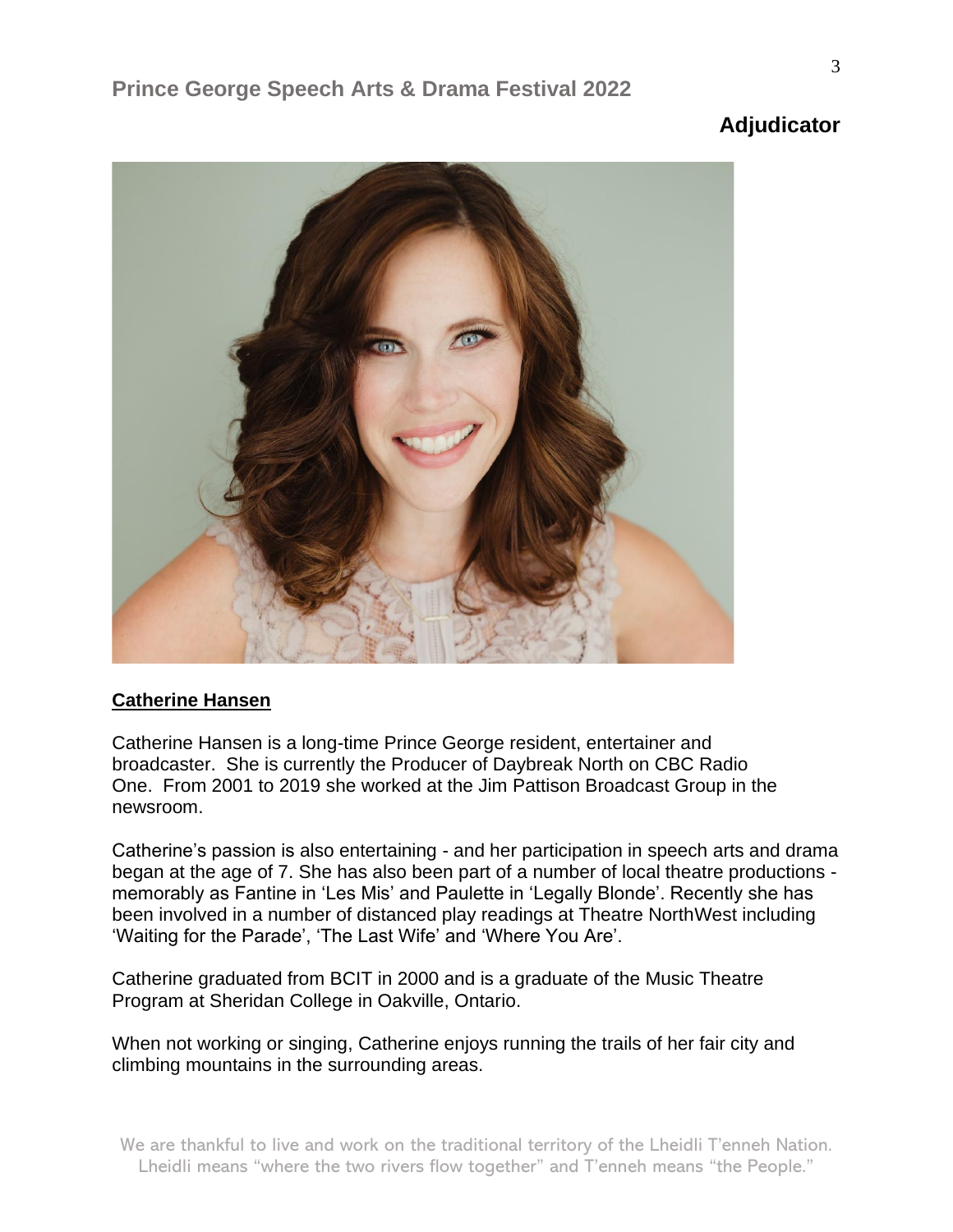#### **Adjudicator**



#### **Melissa Glover**

Melissa is a local actor, teacher, and director. In her youth, she participated in numerous speech arts and drama festivals in Prince George and Burns Lake. Melissa then pursued post-secondary training in theatre in Calgary, Alberta. Since 2013, Melissa has run her own acting studio, Shooting Stars Theatre, and directs aspiring thespians in two performance intensives in the summer months at Theatre NorthWest.

Melissa has had the honour of working at Theatre NorthWest, Western Canada Theatre, and The Stratford Shakespeare Festival as an assistant director on various productions. She holds her Grade 10 RCM certificate with first-class honours with distinction. She won the best supporting actress award in the 2018 Central Interior Zone festival for her portrayal of Juror 10 in the production of *12 Angry Jurors.* Since August 2021, Melissa is one of three newly hired Artistic Associates at Theatre NorthWest.

Melissa is ecstatic to be back adjudicating and knows she will be inspired by these amazingly talented performers!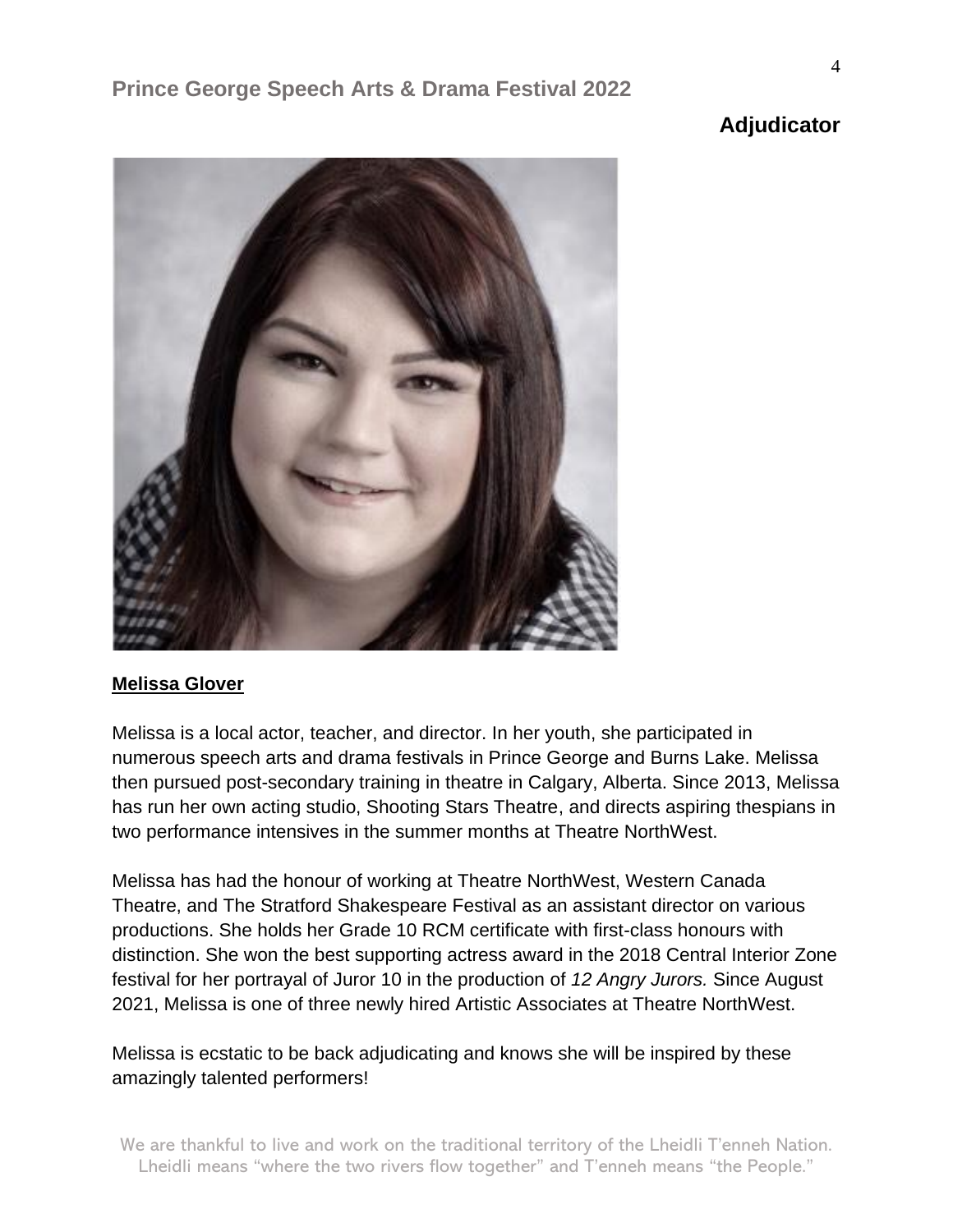| <b>School Groups</b>                                                  |                              | Thursday, April 28, 2022<br><b>Canfor Theatre UNBC</b><br>Morning |
|-----------------------------------------------------------------------|------------------------------|-------------------------------------------------------------------|
|                                                                       |                              | Melissa Glover, adjudicator                                       |
| 20 CHORAL SPEAKING (4-30 voices)                                      |                              | 9:00 AM                                                           |
| 1 Mrs. Fisher's Grade 3 Class                                         | <b>Cedars Christian</b>      | A Mosquito in the Cabin - Stilborn                                |
| <b>21 CHORIC DRAMA</b>                                                |                              | 9:30 AM                                                           |
| 1 Ms. Power's Kindergarten Class                                      | <b>Sacred Heart</b>          | The King's Breakfast - Milne                                      |
| 2 Ms. Becker's Grade 1 Class                                          | Immaculate Conception        | Looking for a Moose - Root                                        |
| 3 Mrs. Gilbert's Grade 3 Class                                        | <b>Immaculate Conception</b> | The Owl and the Pussy Cat - Lear                                  |
| 4 Ms. Royan's Grade 5/6 Class                                         | Sacred Heart                 | Diary of A Wombat - French                                        |
| 5 Ms. O'Callaghan's Grade 5 Class                                     | Immaculate Conception        | The Really Groovy Story of the Tortoise and the Hare - Crow       |
| 19 POEMS FOR 2-4 VOICES, 10 years and under                           |                              | 11:00 AM                                                          |
| 1 Joan Nachbaur (teacher),<br>Kyngstin Barth, Michayla Brkich         | Immaculate Conception        | Our Mother Made a Meatloaf - Prelutsky                            |
| 2 Joan Nachbaur (teacher),<br>Declan Boyd, Asher Hogue, Maelie McLeod | Immaculate Conception        | I Should Have Stayed in Bed Today - Prelutsky                     |
| 3 Joan Nachbaur (teacher),<br>Carolyn Padilla, Dacia Padilla          | Immaculate Conception        | Pizza Theme and Variations - Lesynski                             |
| 20 CHORAL SPEAKING (4-30 voices)                                      |                              | 11:15 AM                                                          |
|                                                                       |                              |                                                                   |

1 Mrs. Toninato's Grade 5 Class Cedars Christian The Bible, Matthew 6:19-33 New International Version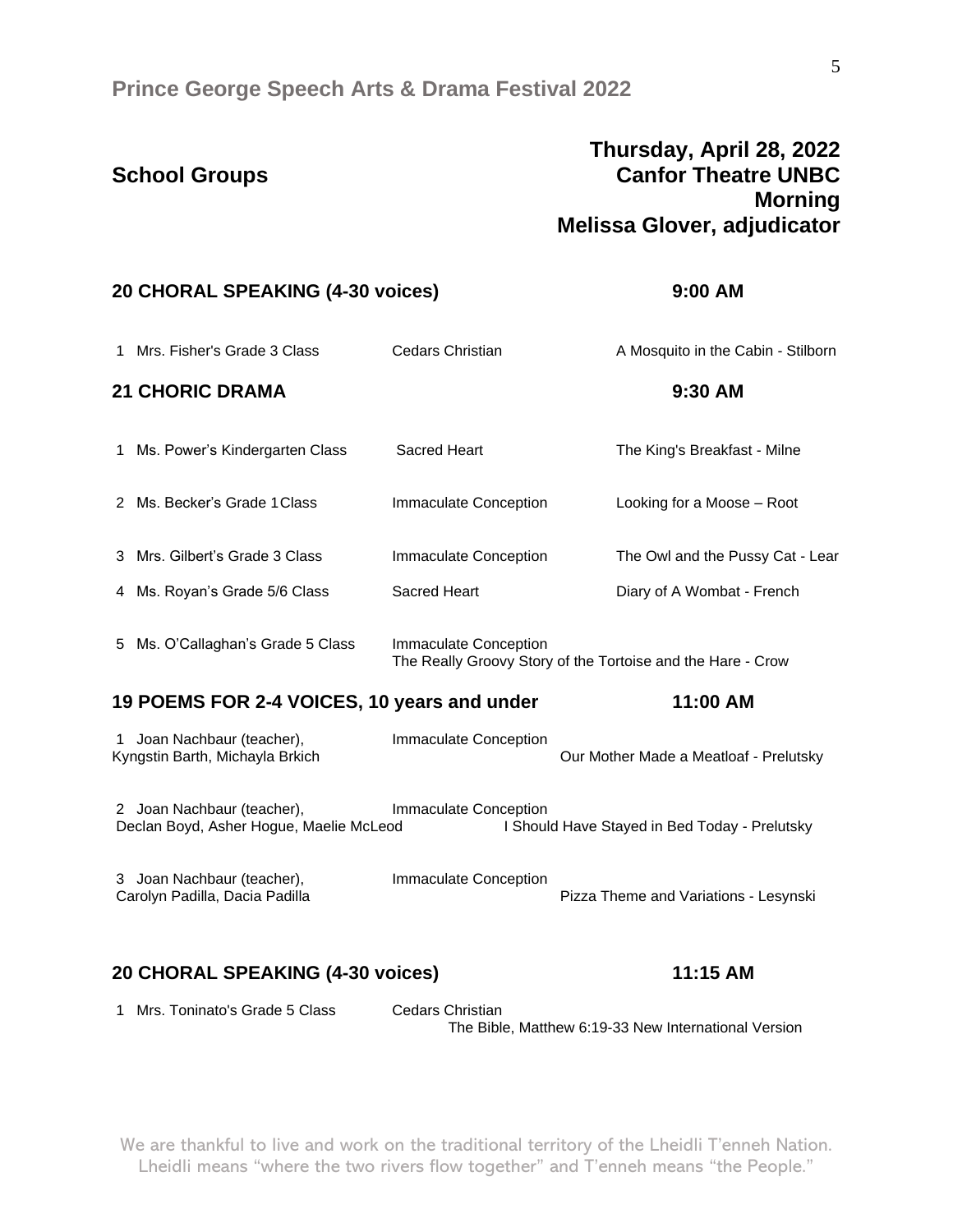### **Friday, April 29, 2022 Weldwood Theatre UNBC Morning Melissa Glover, adjudicator**

#### **01 LYRIC POETRY, 8 years 9:00 AM**

| 1 Leo Messinger | The Wolf - Durston          |
|-----------------|-----------------------------|
| 2 Lavina Zheng  | 'October' - Fyleman         |
| 3 Emily Lodge   | And My Heart Soars - George |

#### **01 LYRIC POETRY, 10 years and under**

| 1 Logan Martin     | The Wild Wolves of Winter - Souster   |
|--------------------|---------------------------------------|
| 2 Simran Bansal    | Lost Magic - Moses                    |
| 3 Samantha Andrews | Something Told the Wild Geese - Field |
| 4 Max Lockhart     | Full of the Moon - Kuskin             |

#### **01 LYRIC POETRY, 12 years and under 10:00 AM**

| 1 Josilyn Yu       | The Wishing Bone - Mitchell |
|--------------------|-----------------------------|
| 2 Benjamin Adamson | On Turning Ten - Collins    |

#### **01 LYRIC POETRY, 14 years and under**

| 1 Aliyah Allum  | Signature - Kahn                        |
|-----------------|-----------------------------------------|
| 2 Aubrey Martin | A Kite is a Victim - Cohen              |
| 3 Luke Chen     | I, Icarus - Nowlan                      |
| 4 Biyao Zheng   | The Keys Of Morning - Walter de la Mare |

#### **08 PROSE, 13 years and under 11:00 AM**

| 1 Luke Chen | Nicholas Nickleby - Dickens |
|-------------|-----------------------------|
| 2 Evan Hirt | The Hobbit - Tolkein        |

#### **08 PROSE, 14 years**

1 Biyao Zheng Geek Girl - Holley Smale

#### **08 PROSE, 16 years**

1 Tadd Mao **Dracula - Stoker**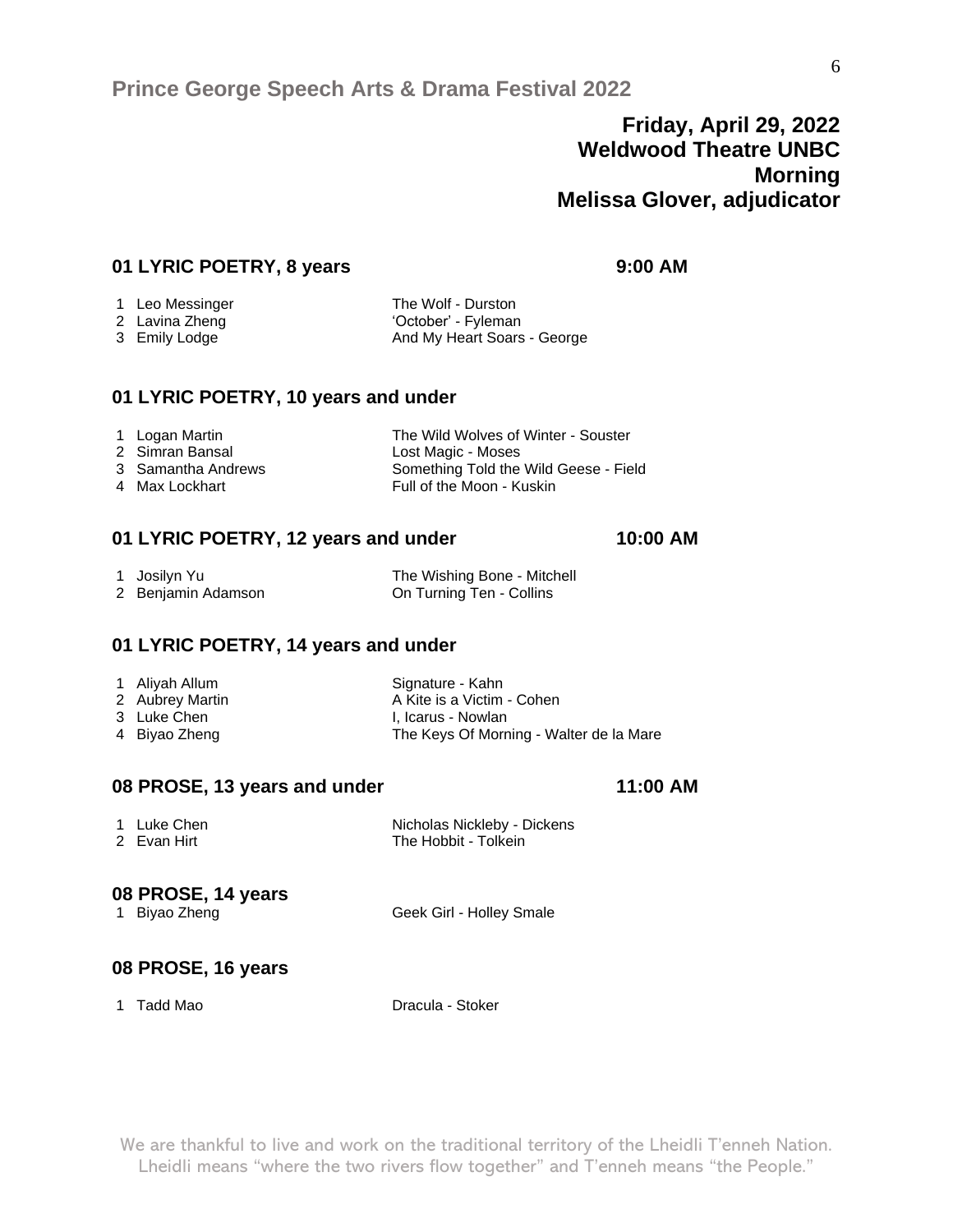### **Friday, April 29, 2022 Weldwood Theatre UNBC Afternoon Melissa Glover, adjudicator**

#### **05 HUMOROUS POETRY, 8 years 1:00 PM**

1 Lavina Zheng Mother Doesn't Want a Dog - Viorst 2 Leo Messinger Smart - Silverstein 3 Eric Zhang Meatloaf - Nesbitt 4 Emily Lodge **I Thought I Spotted Bigfoot - Prelutsky** 

#### **05 HUMOROUS POETRY, 11 years and under**

| 1 Chenjie Zheng      | Mummy Slept Late and Daddy Fixed Breakfast - John Ciardi |
|----------------------|----------------------------------------------------------|
| 2 Simran Bansal      | Little Abigail and the Beautiful Pony - Silverstein      |
| 3 Aria Allum         | Shakespeare's Gone - Dakos                               |
| 4 Sebastian La Londe | I am Being Abducted By Aliens - Prelutsky                |

#### **05 HUMOROUS POETRY, 12 years**

| 1 Sophia Stewart | Just Another Autumn Day - McGough |
|------------------|-----------------------------------|
| 2 Ainsley Harris | Sky in the Pie - McGough          |

#### **02 NARRATIVE POETRY, 10 years and under 3:00 PM**

| 1 Sophia Yu    | Mosquito - Lewis                         |
|----------------|------------------------------------------|
| 2 Max Lockhart | Oh. Ozzie - Edwards                      |
| 3 Aria Allum   | Tiniest Man in the Washing Machine - Lee |

#### **02 NARRATIVE POETRY, 13 years**

1 Aliyah Allum St. George - Senior

#### **07 SONNET/SONNET SEQUENCE, 14 years 3:30 PM**

1 Jack Kennedy **Morning on the Shore - Campbell** 

#### **07 SONNET/SONNET SEQUENCE, 16 years**

1 Owen Jacobson On Sale by Auction of Keats's Love Letters - Wilde

#### **19 POEMS FOR 2-4 VOICES, 8 years 4:00 PM**

1 Leo Messinger, Eric Zhang I Hate My Hat - Hoberman

#### **19 POEMS FOR 2-4 VOICES, 10 years and under**

| 1 Logan Martin, Daniel Layton | The Dark Avenger - Millum |
|-------------------------------|---------------------------|
| 2 Max Lockhart, Shauna Hedley | Ogre Argument - Florian   |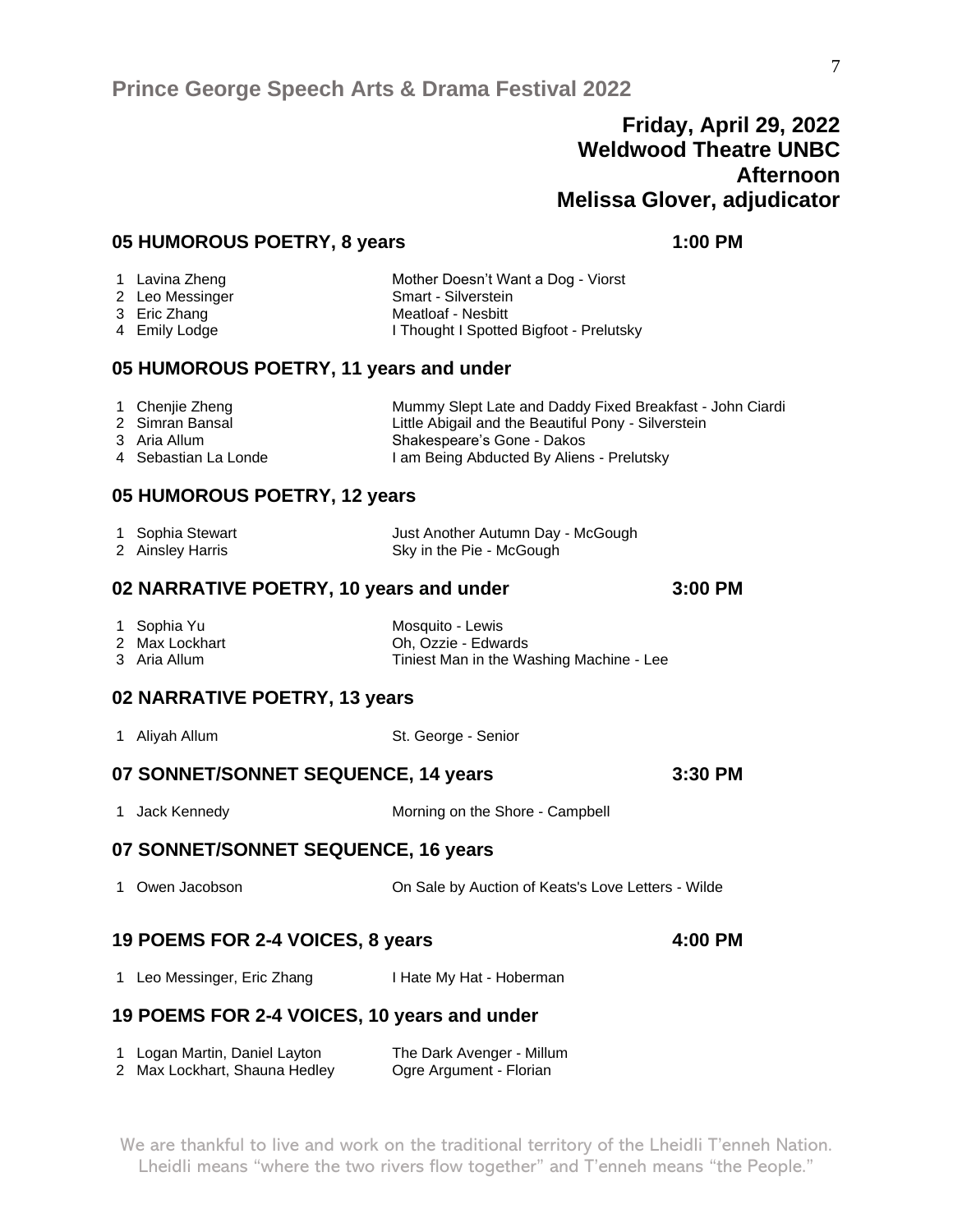| 1 Luke Chen<br>2 Michelle Luo<br>3 Aubrey Martin<br>4 Renee Rondeau<br>5 Aliyah Allum<br>6 Zachary Hirt | As You Like It, Act 1, Scene 1 (Orlando)<br>Henry IV Part III, Act 1 Scene 4 (Queen Margaret)<br>As You Like It, Act 3, Scene 5, (Phoebe)<br>A Midsummer Night's Dream, Act 2, scene 2, (Helena)<br>Romeo & Juliet, Act 2 Scene 5 (Juliet)<br>As You Like It, Act 5 Scene 1 (Touchstone) |
|---------------------------------------------------------------------------------------------------------|------------------------------------------------------------------------------------------------------------------------------------------------------------------------------------------------------------------------------------------------------------------------------------------|
| 7 Jack Kennedy                                                                                          | Henry V, Act 3, Scene 2 (Boy)                                                                                                                                                                                                                                                            |

#### **11 SHAKESPEARE (SOLO), 12 years and under 7:45 PM**

| 1 Belinda Mou      | As You Like It, Act 1, Scene 3 (Celia)                      |
|--------------------|-------------------------------------------------------------|
| 2 Benjamin Adamson | Tempest, Act 5, Scene 1 (Ariel)                             |
| 3 Ainsley Harris   | A Midsummer Night's Dream, Act 3, Scene 2, (Hermia)         |
| 4 Andrew Lee       | A Midsummer Night's Dream, Act 5, Scene 1 (Bottom)          |
| 5 Meadow Sladeczek | A Midsummer Night's Dream, Act 3, Scene 2, (Helena)         |
| 6 Maddison Kennedy | A Midsummer Night's Dream, Act 5, Scene 1 (Flute as Thisbe) |

#### **11 SHAKESPEARE (SOLO), 16 years 8:30 PM**

- 
- 
- 

1 Tadd Mao Macbeth, Act 2, Scene 1 (MacBeth) 2 Owen Jacobson Julius Caesar, Act 3, Scene 1 (Antony) 3 Grace Li Two Noble Kinsmen, Act 4, Scene 1 (Emilia) - Shakespeare and Fletcher

# Thank you to our PG teachers for their tireless work.

## Their dedication shows in every performance at this festival.

| Caroljoy Green | Shine Theatre                 | shinespeecharts@gmail.com      |
|----------------|-------------------------------|--------------------------------|
| Melissa Glover | <b>Shooting Stars Theatre</b> | shootingstarstheatre@gmail.com |
| Grace Arnott   | Kaleidoscope Kids             | kaleidoscopekids2014@gmail.com |

We are thankful to live and work on the traditional territory of the Lheidli T'enneh Nation. Lheidli means "where the two rivers flow together" and T'enneh means "the People."

## **Friday, April 29, 2022 Weldwood Theatre UNBC Evening Melissa Glover, adjudicator**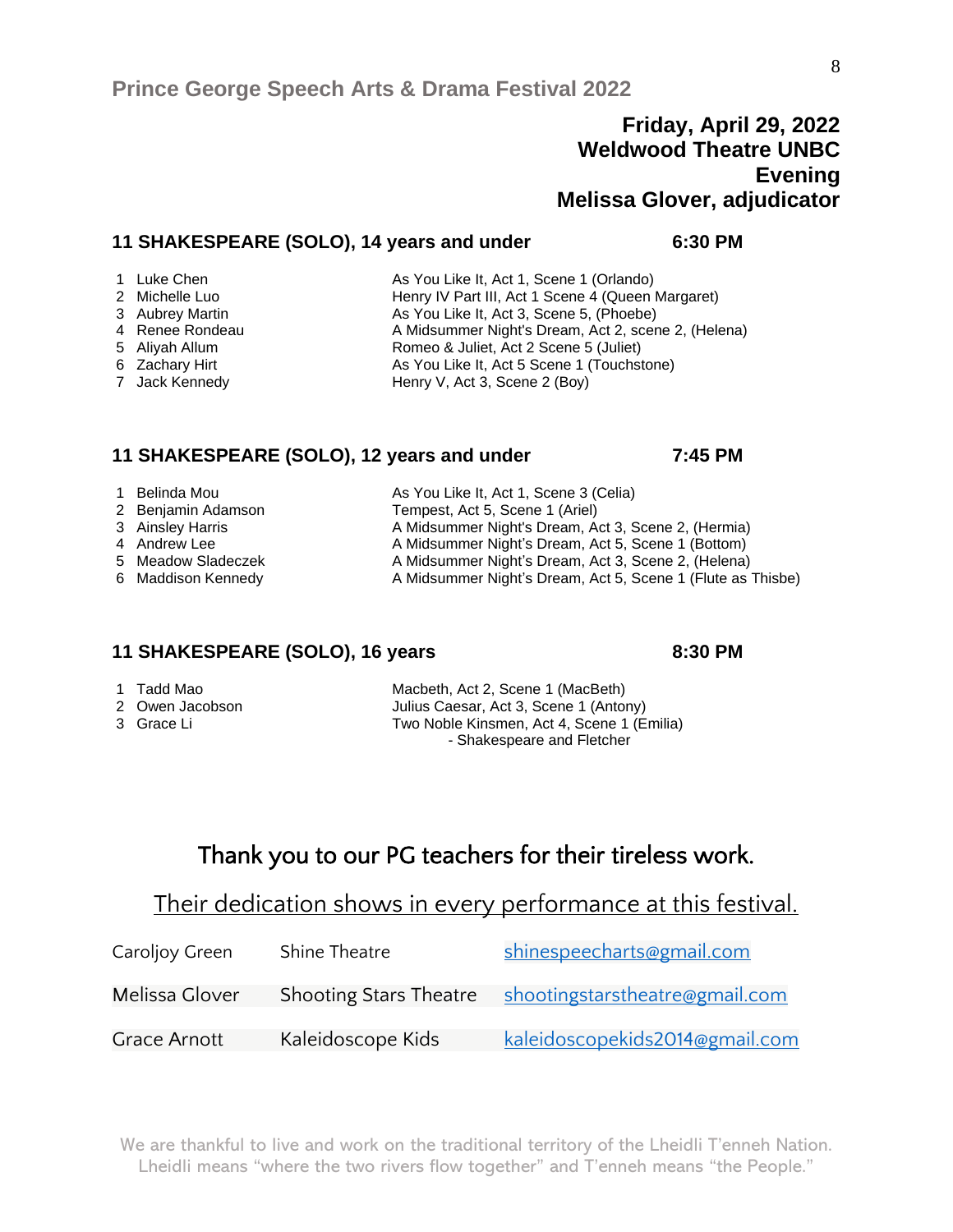**Saturday, April 30, 2022 Weldwood Theatre UNBC Morning Melissa Glover, adjudicator**

1 Mira Yang

1 Chenjie Zheng 2 Sophia Yu 3 Simran Bansal 4 Olivia Yu

1 Biyao Zheng

2 Evan Hirt 3 Belinda Mou

#### **14 SOLO MIME, 8 years**

- 1 Jordan Li
- 2 Lavina Zheng Snack Attack
- 3 Eric Zhang
- 4 Emily Lodge
- 5 Leo Messinger

#### **24 PROVINCIAL CLASS DUO, 14 years and under 11:00 AM**

**14 SOLO MIME, 6 years 10:00 AM**

1 Nick Hilland, Evan Hirt The Marvelous Story of Puss in Boots - Gray

"…as the traveler who has once been from home is wiser than he who has never left his own doorstep, so a knowledge of one other culture should sharpen our ability to scrutinize more steadily, to appreciate more lovingly, our own."

― Margaret Mead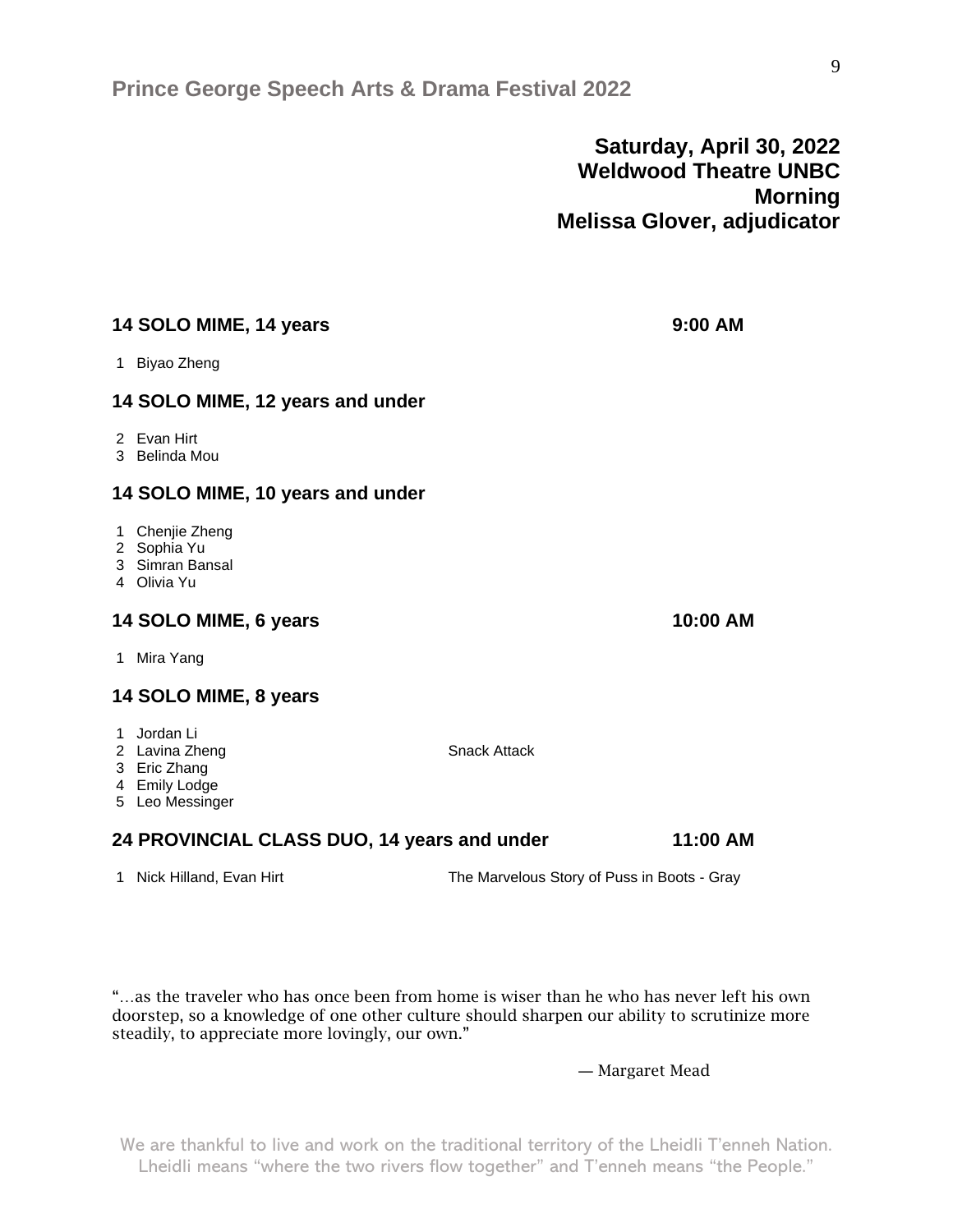## **Saturday, April 30, 2022 Weldwood Theatre UNBC Afternoon Melissa Glover, adjudicator**

#### **04 CANADIAN POETRY, 18 years 1:00 PM**

#### 1 Meg Peters **How to Be a Person - Koyczan**

#### **04 CANADIAN POETRY, 12 years**

#### 1 Maddison Kennedy Emily's Backpack - Dawber

#### **04 CANADIAN POETRY, 10 years and under**

- 1 Olivia Yu The North Wind Lysyk
- 2 Daniel Layton Go Away Lesynski
- 3 Chenjie Zheng My toboggan and I carve winter Jane Wadley

# **04 CANADIAN POETRY, 7 years and under**

- 1 Mira Yang The Sneeze Fitch
- 2 Jordan Li **Bubblegum Blakeslee**

#### **16 STORY READING, 11 years 2:30 PM**

1 Meadow Sladeczek Wonder - Pollacio

#### **16 STORY READING, 10 years and under**

- 1 Lavina Zheng The Tiger Who Came To Tea Judith
- 2 Jordan Li The Dark Munsch

#### **06 I LIKE THIS POEM, 6 years 3:30 PM**

1 Mira Yang My Teddy Bear - Hillert

#### **06 I LIKE THIS POEM, 9 years and under**

- 1 Eric Zhang Nobody Silverstein
- 2 Emily Lodge Spells Yolen
- 3 Gracyn Bailie The Bad Mood Bug Bagert

#### **06 I LIKE THIS POEM, 14 years**

1 Biyao Zheng Totally Like Whatever, You Know? - Taylor Mali

#### **06 I LIKE THIS POEM, 16 years**

1 Tadd Mao Journey of the Magi - Eliot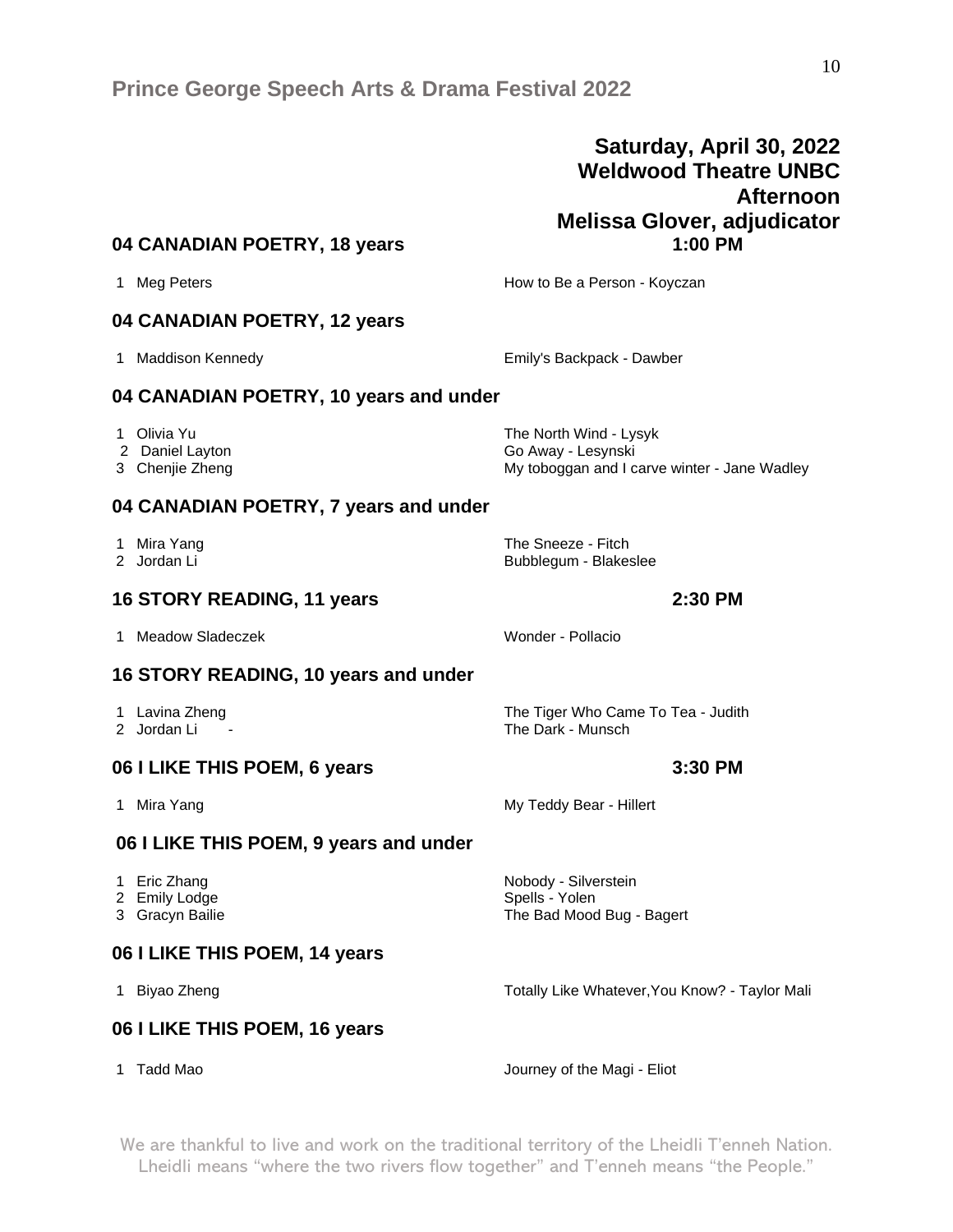#### **Prince George Speech Arts & Drama Festival 2022**

## **Saturday, April 30, 2022 Weldwood Theatre UNBC Evening Catherine Hansen, adjudicator**

#### **22 DRAMATIC SCENE GROUP 7:00 PM**

# 1 Shooting Stars Theatre **Alice in Wonderland - Duffiled** 2 Shooting Stars Theatre **How to Survive Being in a Shakespeare Play -Cleopatra - Zolidis** 3 Shooting Stars Theatre WROL (Without Rule of Law) - Jeffrey 4 Shooting Stars Theatre\* How to Survive Being in a Shakespeare Play -Hamlet - Zolidis 5 Shooting Stars Theatre\* The Drowning Girls – Graham, Tomlinson, Vlaskalic

#### **23 SHAKESPEARE GROUP 7:45 PM**

| 1 Shooting Stars Theatre* | Macbeth Act 4, Scene 1                    |
|---------------------------|-------------------------------------------|
| 2 Shooting Stars Theatre  | A Midsummer Night's Dream, Act 5, Scene 1 |
| 3 Shooting Stars Theatre  | Twelfth Night Act 2, Scene 5              |
| 4 Shooting Stars Theatre  | The Tempest Act 3, Scene 2                |

#### **01 LYRIC POETRY, 18 years 8:30 PM**

1 Meg Peters **Carpe Diem - Conn** 

#### **01 LYRIC POETRY, Adult**

| 1 Trudy Klassen  | Mennonites - Schpicher-Kazdorf |
|------------------|--------------------------------|
| 2 Heather Fisher | Dulce et Decorum Est - Owen    |

#### **08 PROSE, Adult**

1 Trudy Klassen Red Sails of Capris - Weil

\* Via video due to scheduling conflicts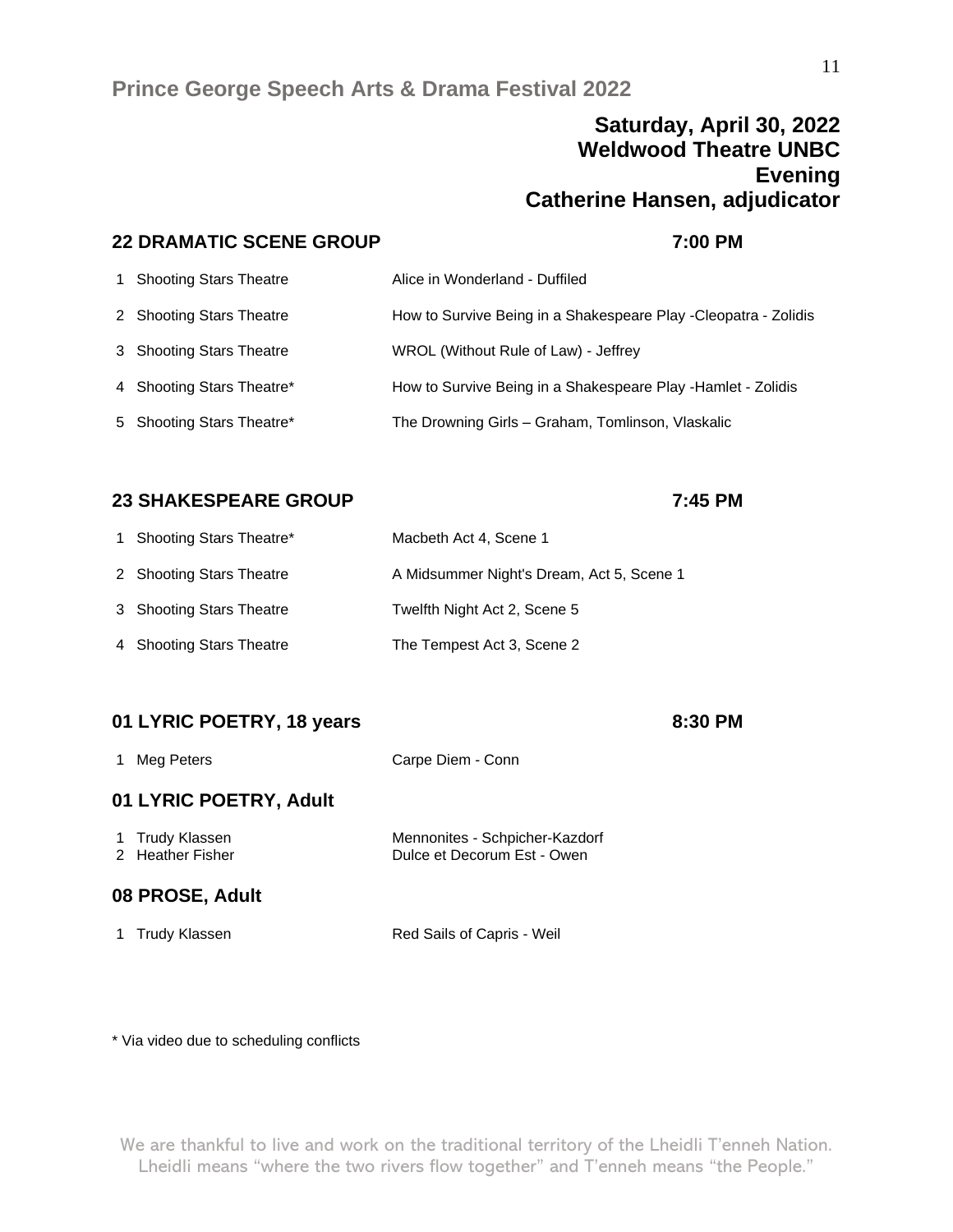#### **Sunday, May 1, 2022 Weldwood Theatre UNBC Afternoon Catherine Hansen, adjudicator**

#### **18J PROVINCIAL CLASS - JUNIOR SOLO 1:00 PM**

|   | Sophia Stewart   | Prose: A Place Called Perfect by Duggan<br>Poem: Barter by Teasdale<br>Scene: A Midsummer Night's Dream, 5, Scene 1 Bottom as Pyramis           |
|---|------------------|-------------------------------------------------------------------------------------------------------------------------------------------------|
|   | 2 Ainsley Harris | Prose: From Ant to Eagle by Lytle<br>Poem: Miller's End by Causley<br>Scene: A Blue Streak by Sweden                                            |
| 3 | Andrew Lee       | Prose: Matilda by Roald Dahl<br>Poem: I, Icarus by Alden Nowlan<br>Scene: Oliver Twist by Dickens/Browne                                        |
|   | 4 Renee Rondeau  | Prose: The Boy in the Striped Pajamas by Boyne<br>Poem: The Execution by Nolan<br>Scene: Connie in Egypt by Lemoine                             |
| 5 | Belinda Mou      | Prose: Charlie and the Chocolate Factory by Roald Dahl<br>Poem: The Pool by Marjorie Pickthall<br>Scene: The Stone Cage by Nicholas Stuart Gray |
| 6 | Maddison Kennedy | Prose: Diary of a Wimpy Kid: Rodrick Rules by Kinney<br>Poem: The Feet by Wayman<br>Scene: Reindeer Soup by Pintauro                            |

## **Adjudication**

"Fantasy is escapist, and that is its glory. If a soldier is imprisoned by the enemy, don't we consider it his duty to escape?. . .If we value the freedom of mind and soul, if we're partisans of liberty, then it's our plain duty to escape, and to take as many people with us as we can!" ― J.R.R. Tolkien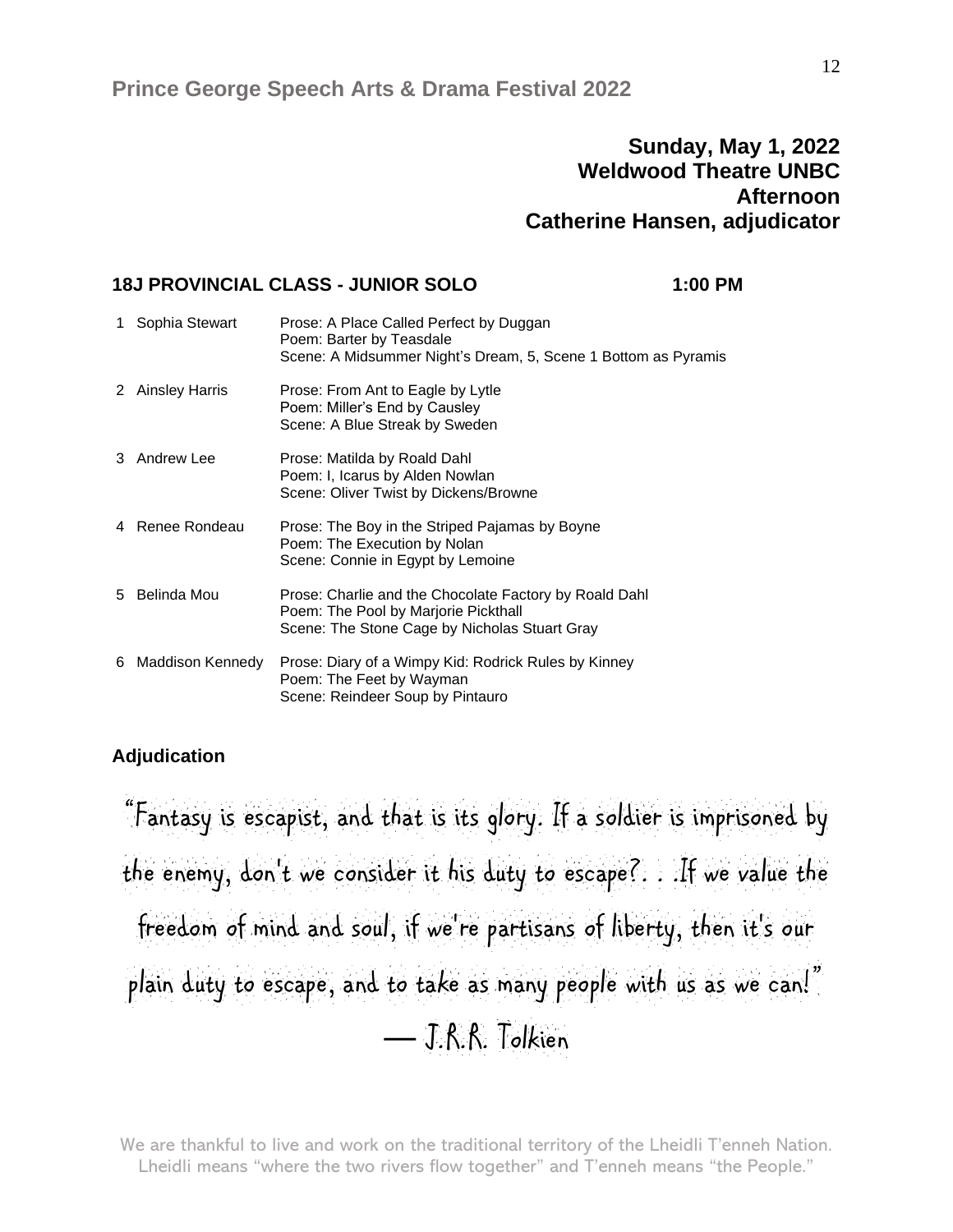### **Sunday, May 1, 2022 Weldwood Theatre UNBC Afternoon Catherine Hansen, adjudicator**

#### **08 PROSE, 7 years and under 4:00 PM**

| 1 Mira Yang | Whistle for Willy - Keats |
|-------------|---------------------------|
| 2 Jordan Li | Zoom - Munsch             |

#### **08 PROSE, 9 years and under**

| 1 Emily Lodge   | Harry Potter and the Philosopher's Stone - Rowling                |
|-----------------|-------------------------------------------------------------------|
| 2 Lavina Zheng  | Froggy Play Soccer - Jonathan                                     |
| 3 Eric Zhang    | Harry Potter and the Philosopher's Stone - Rowling                |
| 4 Leo Messinger | Henry and Ribsy - Cleary                                          |
| 5 Gracyn Bailie | Magic Treehouse: Night of the Ninjas - Osbourne                   |
| 6 Max Lockhart  | Captain Underpants and the Attack of the Talking Toilets - Pilkey |
| 7 Sophia Yu     | Junie B. Jones and that Meanie Jim's Birthday - Park              |

#### **08 PROSE, 11 years and under 4:45 PM**

- 
- 
- 
- 
- 
- 
- 

1 Olivia Yu The-Sheep-Pig - King-Smith Skinnybone - Park 3 Aria Allum Stage Fright - Cabot 4 Chejie Zheng **Harry Potter and the Prisoner of Azkaban - J.K Rowling** 5 Samantha Andrews I Survived: The Sinking of the Titanic, 1912 - Tarshis 6 Josilyn Yu Diary of a Wimpy Kid - Kinney Star Wars - The Empire Strikes Back - Glut

"That is part of the beauty of all literature. You discover that your longings are universal longings, that you're not lonely and isolated from anyone. You belong." ― F. Scott Fitzgerald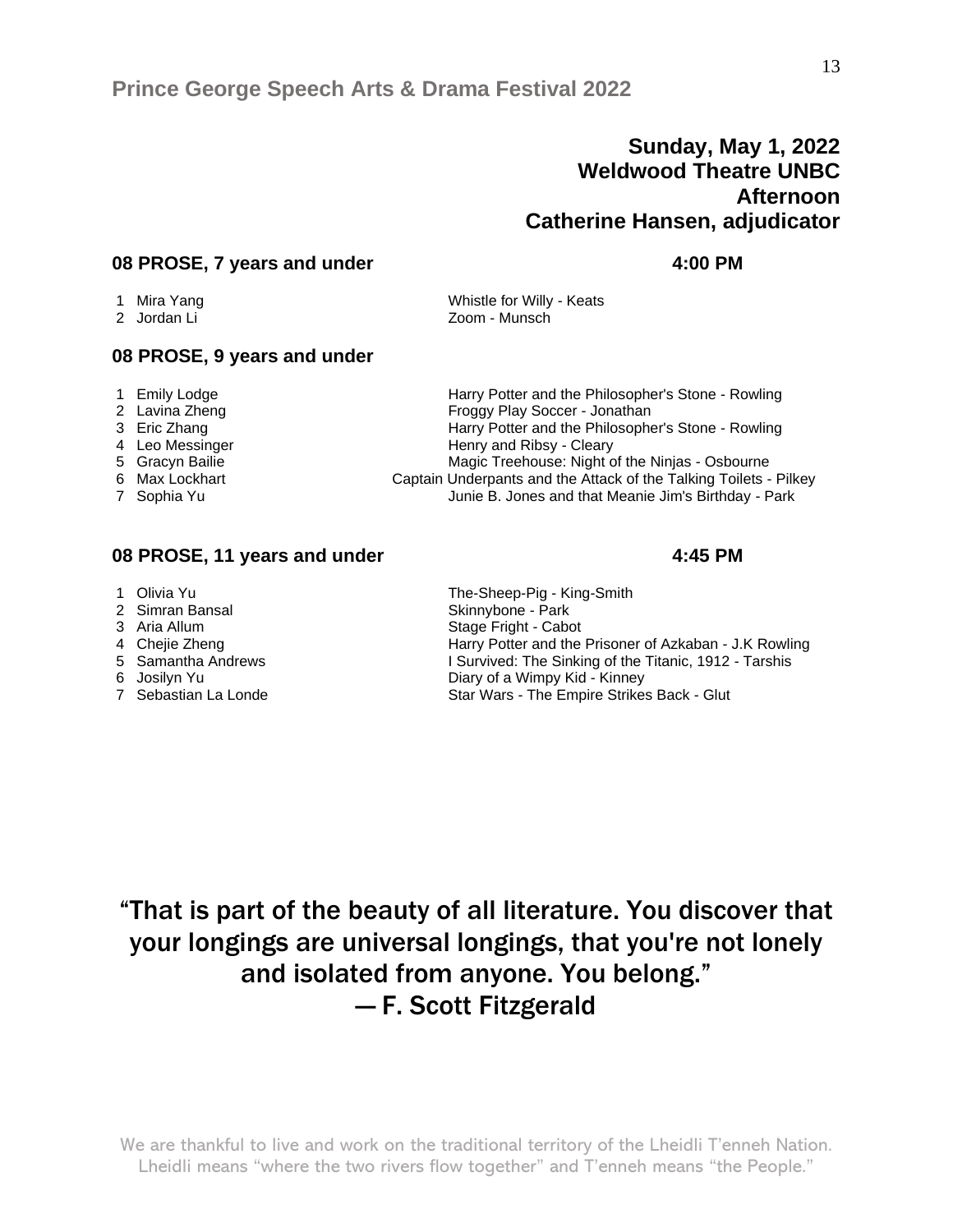#### **Sunday, May 1, 2022 Weldwood Theatre UNBC Evening Catherine Hansen, adjudicator**

#### **10 DRAMATIC SCENE (SOLO), 9 years 7:00 PM**

1 Sophia Yu **Hansel and Gretel - Masters** 

#### **10 DRAMATIC SCENE (SOLO), 11 years and under**

- 
- 
- 
- 
- 

2 Olivia Yu Snow White's Sweet Temptation - Bolton 3 Simran Bansal Charlie and the Chocolate Factory - Dahl/George 4 Samantha Andrews Charlotte's Web - White/Dram. by Robinette<br>5 Daniel Layton Charlotte's Voyage of the Dawn Treader - Lewis Voyage of the Dawn Treader - Lewis 6 Josilyn Yu The Secret Garden - Burnett/Sterling

#### **10 DRAMATIC SCENE (SOLO), 13 years and under**

- 1 Evan Hirt 'Puffs or: Seven Increasingly Eventful Years at a Certain School of Magic' Cox<br>2 Benjamin Adamson Toad of Toad Hall Milne
- 
- 

Toad of Toad Hall - Milne 3 Aubrey Martin **Number the Stars - Lowry** 

#### **10 DRAMATIC SCENE (SOLO), 16 years 8:30 PM**

1 Tadd Mao **The Actor's Nightmare - Durang** 

#### **10 DRAMATIC SCENE (SOLO), 18 years**

1 Meg Peters 'dentity Crisis - Durang

#### **16 STORY READING, Adult**

1 Caroljoy Green Extreme Vinyl Cafe - McLean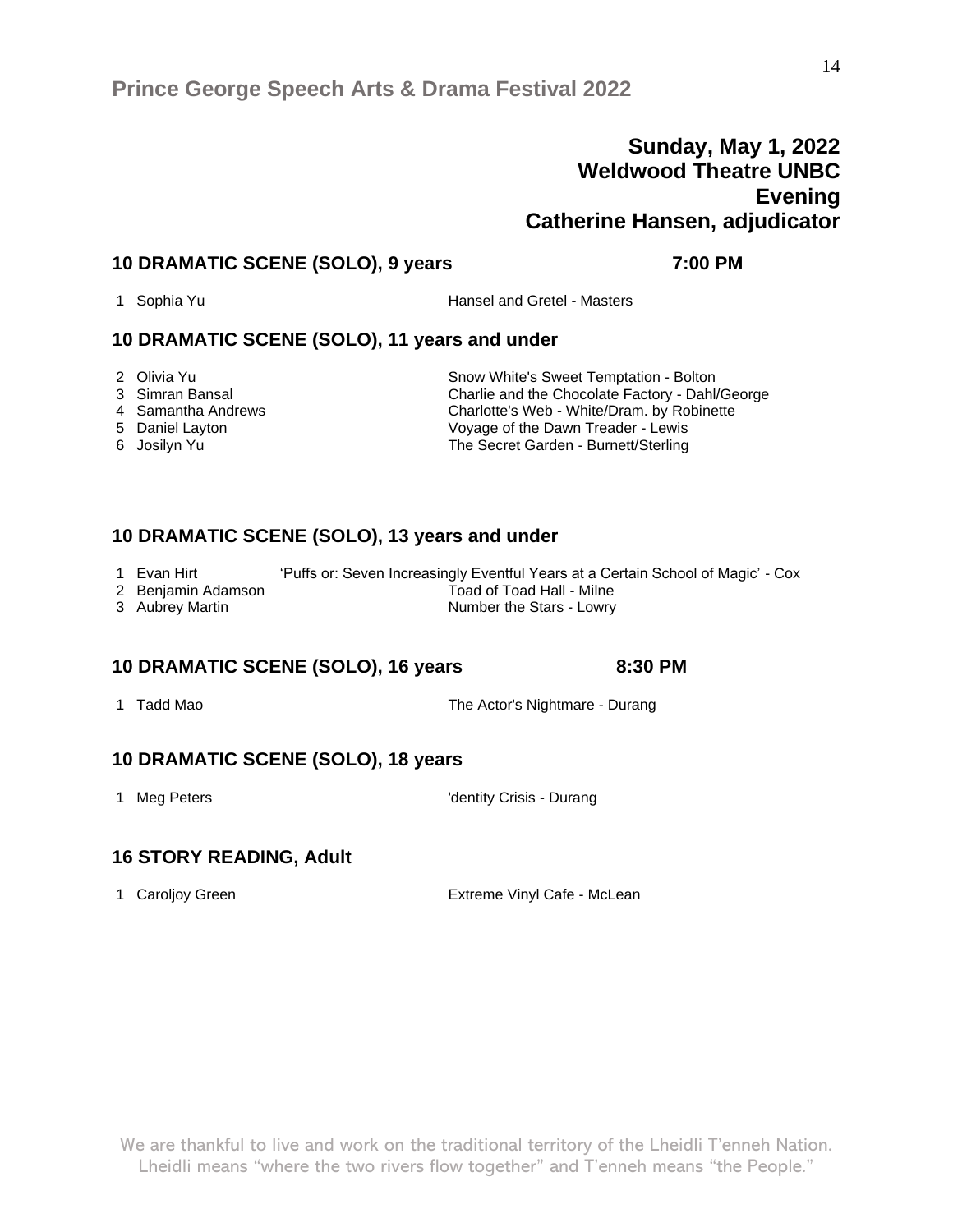### **Monday, May 2, 2022 Weldwood Theatre UNBC Morning Catherine Hansen, adjudicator**

#### **18I PROVINCIAL CLASS - INTERMEDIATE SOLO 9:00 AM**

| 1 Zachary Hirt      | Prose: Vice Versa by F. Anstey<br>Poem: Our Ancestor's Short Lives by Szmborska<br>Scene: Lost in Yonkers by Neil Simon                                        |
|---------------------|----------------------------------------------------------------------------------------------------------------------------------------------------------------|
| 2 Keziya Cunningham | Prose: The Unbecoming of Mara Dyer by Hodkin<br>Poem: I Could Not Sleep for Thinking of the Sky by John Masefield<br>Scene: Non-Bridaled Passion by Kate Shein |
| 3 Michelle Luo      | Prose: All the Light We Cannot See by Anthony Doerr<br>Poem: Dogfish by Mary Oliver<br>Scene: Connie in Egypt by Stewart Lemoine                               |
| 4 Owen Jacobson     | Prose: To Kill a Mocking Bird by Harper Lee<br>Poem: The Conscript by Wilfred Wilson Gibson<br>Scene: I Hate Hamlet by Paul Rudnick                            |
| 5 Grace Li          | Prose: Pride and Prejudice by Jane Austen<br>Poem: Eurydice by Carol Ann Duffy<br>Scene: The Fighting Days by Wendy Lills                                      |
| 6 Piper Dougherty   | Prose: Percy Jackson's Greek Heroes by Rick Riordan<br>Poem: Spring Azures by Mary Oliver<br>Scene: The Belle of Amherst by William Luce                       |
| 7 Jack Kennedy      | Prose: Ark Angel by Horowitz<br>Poem: The Crows by Drake<br>Scene: Lost in Yonkers by Neil Simon                                                               |
| 8 Anthony Lee       | Prose: Crossroads<br>Poem: How One Winter Came to the Lake Region by Wilfred Campbell<br>Scene: Brighton Beach Memoirs by Neil Simon                           |

#### **18I PROVINCIAL CLASS - INTERMEDIATE SOLO ADJUDICATION 11:15 AM** All Participants are expected to attend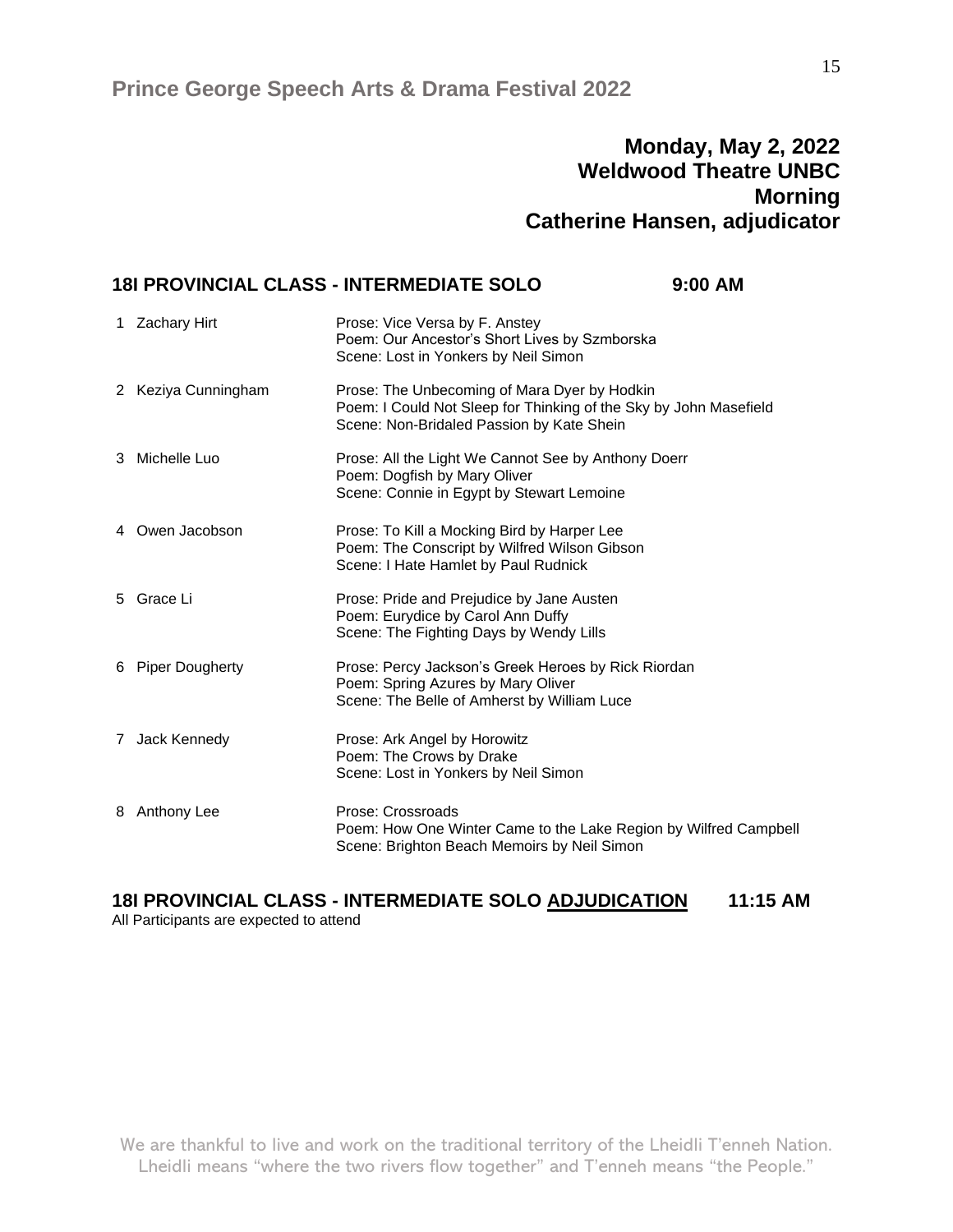### **Monday, May 2, 2022 Weldwood Theatre UNBC Afternoon Catherine Hansen, adjudicator**

### **18I PROVINCIAL CLASS - INTERMEDIATE SOLO ADJUDICATION 1:00 PM**

All Participants are expected to attend

#### **12 SIGHT READING, 10 years and under 2:00 PM**

#### 1 Max Lockhart

- 2 Gracyn Bailie
- 3 Kathryn Bauman
- 4 Aria Allum
- 5 Daniel Layton

#### **12 SIGHT READING, 14 years and under**

- 1 Renee Rondeau
- 2 Ainsley Harris
- 3 Keziya Cunningham
- 4 Hannah Yin

#### **12 SIGHT READING, 16 years and under**

1 Owen Jacobson

#### **12 SIGHT READING, Adult**

1 Trudy Klassen

#### **01 LYRIC POETRY, 6 years 3:30 PM**

1 Alexandra McMullen Two Little Blackbirds - Anonymous

#### **01 LYRIC POETRY, 9 years**

1 Gracyn Bailie **The Wolf - Durston** 

#### **01 LYRIC POETRY, 14 years**

1 Hannah Yin The Mockingbird - Oliver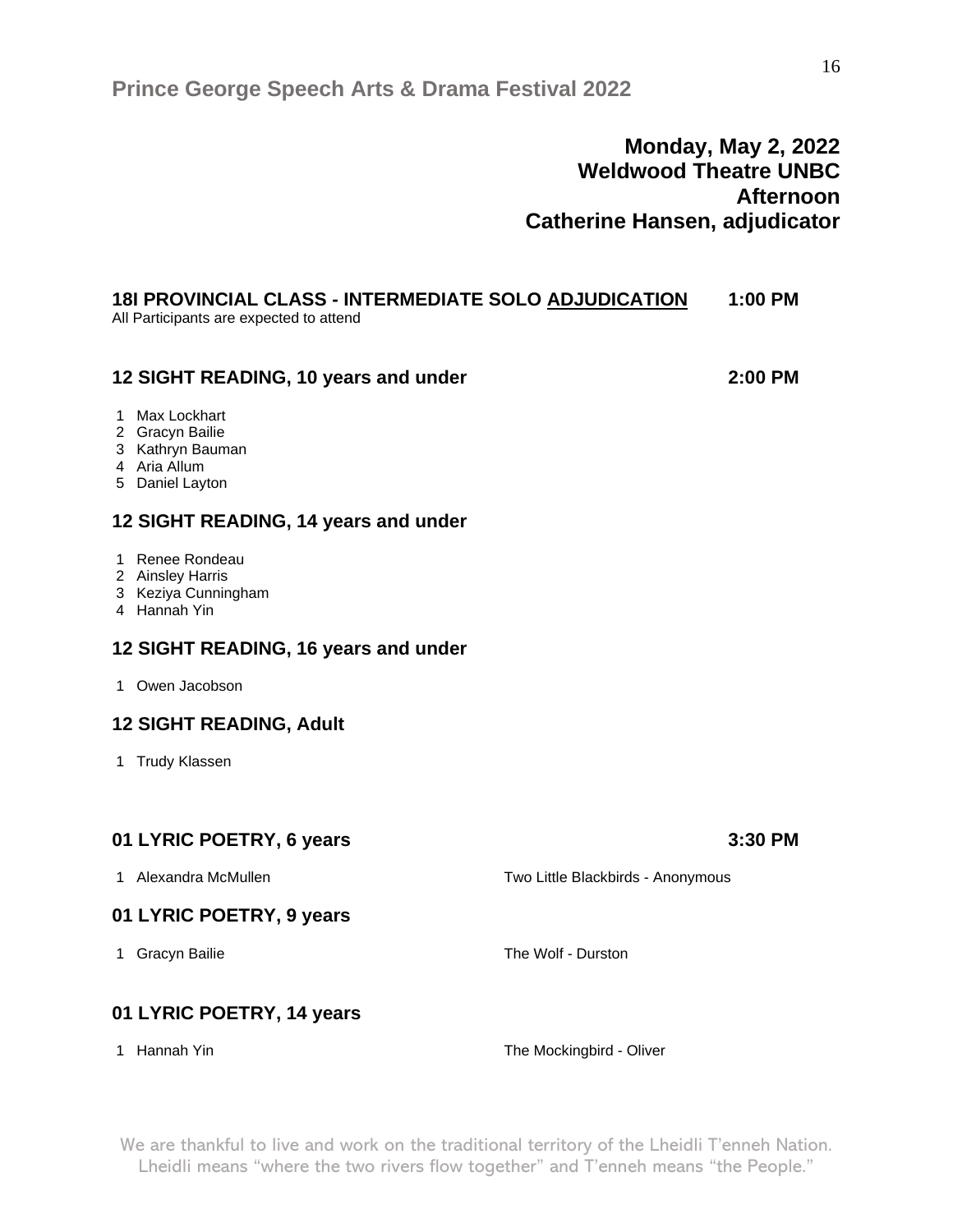### **Monday, May 2, 2022 Weldwood Theatre UNBC Afternoon Catherine Hansen, adjudicator**

## **03 DRAMATIC POETRY, 9 years**

| U3 DRAMATIC POETRY, 9 years                            |                                                                                                                                  |
|--------------------------------------------------------|----------------------------------------------------------------------------------------------------------------------------------|
| 1 Grace McMullen<br>2 Kathryn Bauman<br>3 Max Lockhart | Petunia's Ballet School Report - Bevan<br>Mr. Wolf - Stone<br>The Dragons are Singing Tonight - Prelutsky                        |
| 05 HUMOROUS POETRY, 9 years                            |                                                                                                                                  |
| 1 Kathryn Bauman<br>2 Gracyn Bailie<br>3 Max Lockhart  | Trip to the Zoo - Simmie<br>Homework - Hoban<br>Wish You Were Here - McNaughton                                                  |
| 06 I LIKE THIS POEM, 6 years and under                 |                                                                                                                                  |
| 1 Alexandra McMullen                                   | Caterpillars - Fisher                                                                                                            |
| 06 I LIKE THIS POEM, 9 years                           |                                                                                                                                  |
| 2 Kathryn Bauman                                       | Dancing Pants - Silverstein                                                                                                      |
| 13 CONCERT VARIATIONS, 14 years                        |                                                                                                                                  |
| 1 Hannah Yin                                           | Hunger Games - Collins, The Lute Player - (Storytelling)                                                                         |
| 08 PROSE, 9 years                                      | 4:30 PM                                                                                                                          |
| 1 Kathryn Bauman                                       | The Girl Who Could Fly - Forrester                                                                                               |
| 09 SACRED READING,                                     |                                                                                                                                  |
| 1 Alexandra McMullen<br>2 Grace McMullen               | Genesis 9:12-17. - Hands-on Bible, New Living Translation<br>Psalm 90 - Moses, New International Readers Version Adventure Bible |
| 11 SHAKESPEARE (SOLO), 14 years                        |                                                                                                                                  |
| 1 Keziya Cunningham                                    | As You Like It, Act 3, Scene 5 (Rosalind)                                                                                        |
| 11 SHAKESPEARE (SOLO), 9 years                         |                                                                                                                                  |
| 1 Grace McMullen<br>2 Kathryn Bauman                   | A Midsummer Night's Dream, Act 2, Scene 1 (Fairy)<br>A Midsummer Night's Dream, Act 2, Scene 1 (Puck)                            |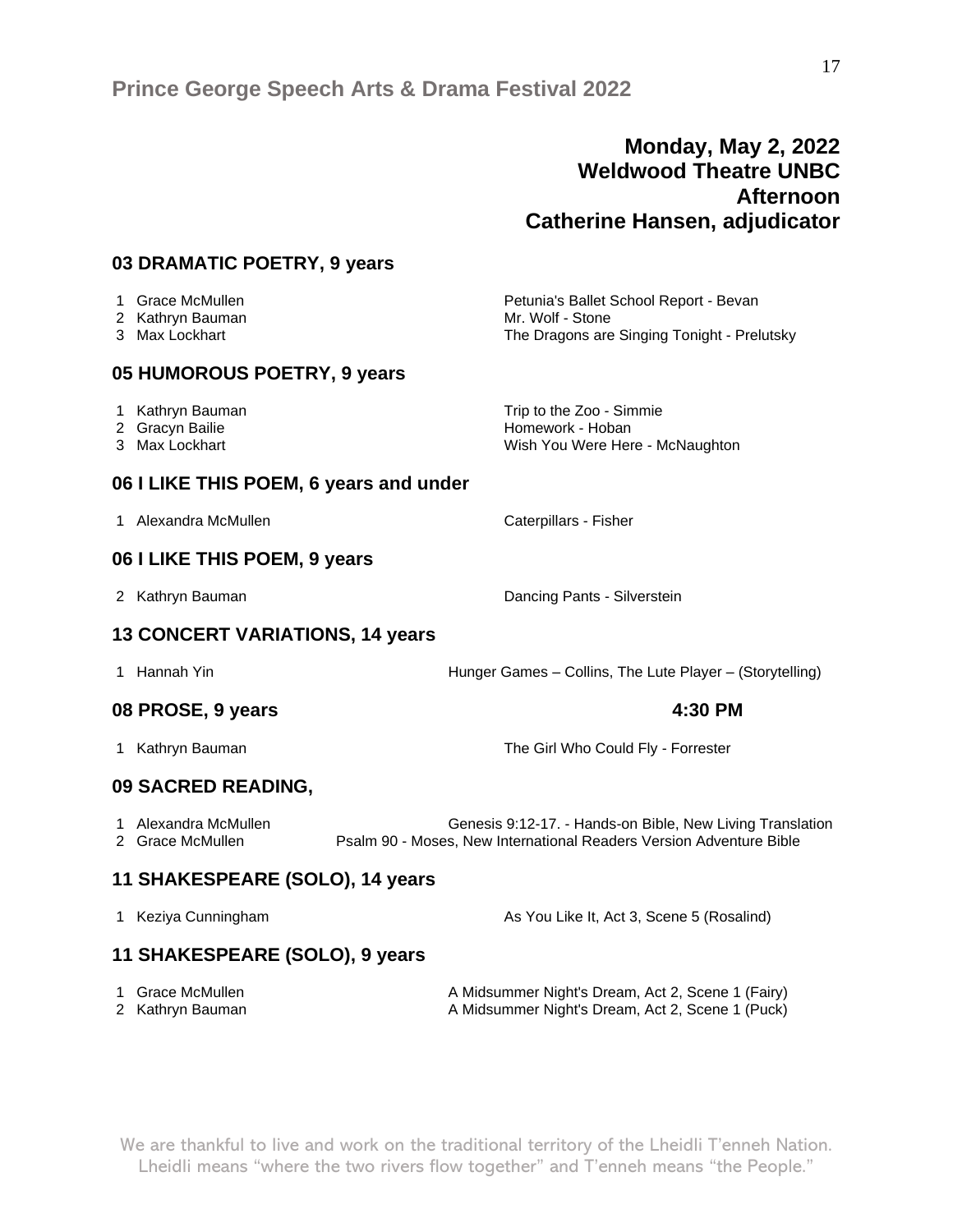**Prince George Speech Arts & Drama Festival 2022** 

## **Monday, May 2, 2022 Weldwood Theatre UNBC Afternoon Catherine Hansen, adjudicator**

# **16 STORY READING, 14 years**

I Am Malala - Yousafzai/McCormick

#### **23 SHAKESPEARE GROUP 5:00 PM**

1 SHINE! Scenes Class The Tempest, Act III, Scene 3 - Shakespeare

#### **26 READERS THEATRE**

1 SHINE! Scenes Class The One and Only Ivan - Applegate

#### **The 2022 Provincial Festival of PERFORMING ARTS BC**

will be held, Virtually June  $5 - 9$ , 2022.

## **The Association is grateful to our many individual and corporate donors for their sponsorship.**

**Performing Arts B.C. Festivals Society (Performing Arts BC)** is an organization of thirty-four local Member-Festivals located throughout the Province of British Columbia. This Syllabus outlines the rules, regulations and requirements for performers who are recommended by adjudicators at the Local level to proceed to the Provincial level of competition.<https://www.bcprovincials.com/>

"It's better to do something badly than to not do it at all." – Jordan Peterson